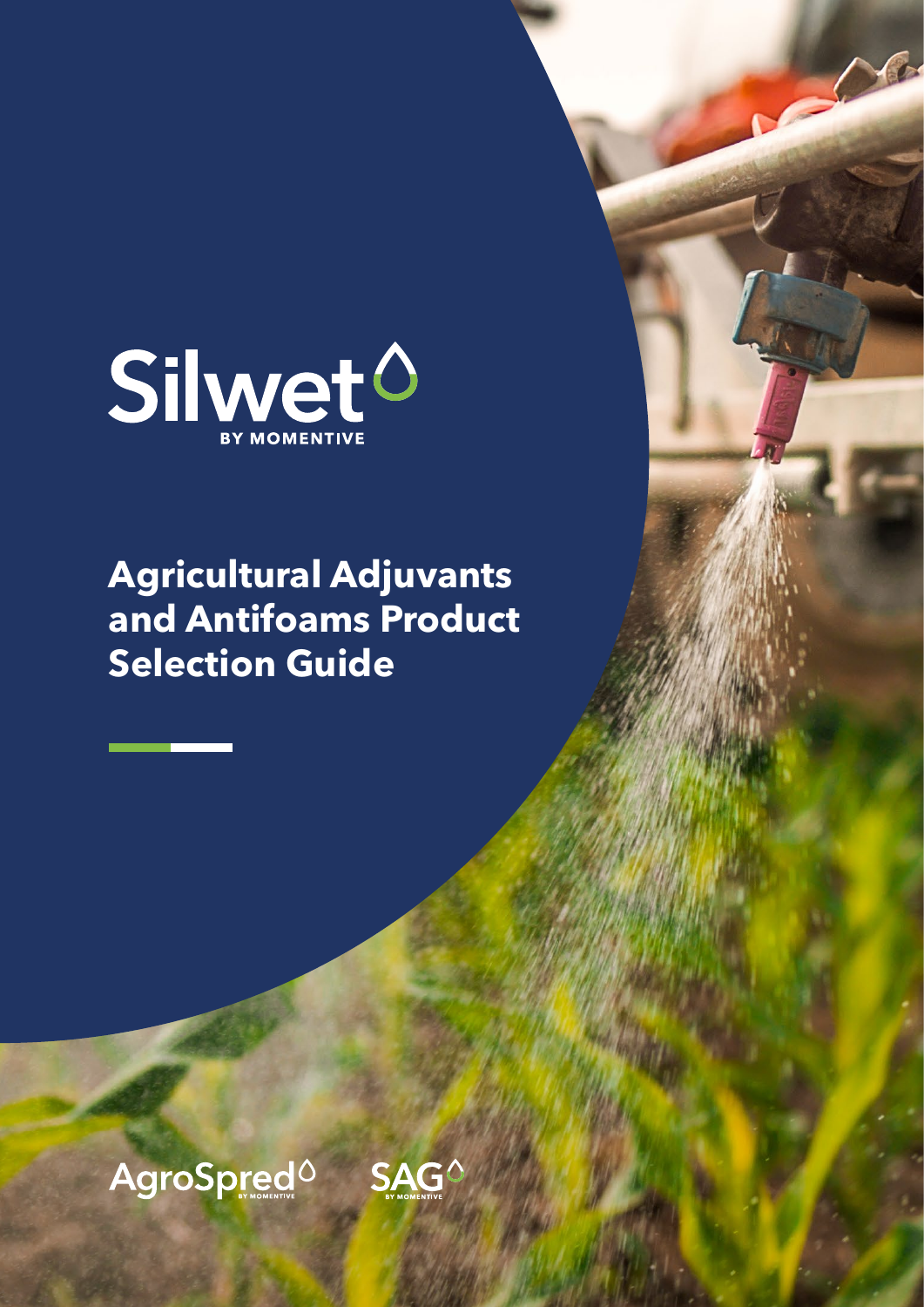| Good                         | 1. ▲                  | Better 00 | Excellent 666<br>Exceptional 6666 |  |  |  |  |  |  |  |  |  |  |
|------------------------------|-----------------------|-----------|-----------------------------------|--|--|--|--|--|--|--|--|--|--|
| ompatibility                 |                       |           | <b>Sustainability</b>             |  |  |  |  |  |  |  |  |  |  |
| Mineral Oil<br>Compatibility | Water<br>Conditioning | pH Range  | <b>Regulatory Status</b>          |  |  |  |  |  |  |  |  |  |  |

|                                       | <b>What They Need to Outperform</b>                                                                       |                                                               |                                                                |                          |                           |                            |                                                            |                           |                           |                                   |                                                                        |                              |                           | letter                         | Excellent<br>$\bullet\bullet$<br>$\bullet \bullet \bullet$<br>Exceptional 6666 |
|---------------------------------------|-----------------------------------------------------------------------------------------------------------|---------------------------------------------------------------|----------------------------------------------------------------|--------------------------|---------------------------|----------------------------|------------------------------------------------------------|---------------------------|---------------------------|-----------------------------------|------------------------------------------------------------------------|------------------------------|---------------------------|--------------------------------|--------------------------------------------------------------------------------|
|                                       |                                                                                                           |                                                               |                                                                | Uptake                   |                           |                            | <b>Application Efficiency</b>                              |                           |                           |                                   |                                                                        |                              | <b>Mix Compatibility</b>  |                                | Sustainability                                                                 |
| Product                               | Description                                                                                               | Super<br>Spreading                                            | Adhesion to<br>Leaf                                            | Stomatal<br>Infiltration | Cuticular<br>Penetration  | Protective<br>Film Forming | Drift<br>Reductior                                         | Low<br>Temperature<br>Use | ow Foaming                | Robust to<br>Hard Water           | Vegetable Oil<br>Compatibility                                         | Mineral Oil<br>Compatibility | Water<br>Conditionin      | pH Range                       | <b>Regulatory Status</b>                                                       |
| Silwet <sup>o</sup>                   | <b>Super Spreaders and Super Penetrants</b>                                                               |                                                               |                                                                |                          |                           |                            |                                                            |                           |                           |                                   |                                                                        |                              |                           |                                |                                                                                |
| Silwet L-77™ Super Spreader           | High-performance super-spreader with exceptional spreading and stomatal infiltration when needed          | 0000                                                          | $\bullet\bullet$                                               | $0.000$                  | $\bullet \bullet$         |                            |                                                            |                           |                           | $\bullet\bullet$                  | $\bullet\bullet$                                                       |                              |                           | $6.5 - 7.5$                    | EPA 40 CFR§180.910, BCS LISTED, OMRI LISTED                                    |
| Silwet™ ECO Super Spreader            | High-performance super spreader for organic farming                                                       | 0000                                                          | $\bullet\bullet$                                               | $\bullet\bullet\bullet$  | $\bullet\bullet$          |                            |                                                            | 0000                      | $\bullet\bullet$          | $\bullet\bullet$                  | $\bullet\bullet$                                                       |                              |                           | $6.5 - 7.5$                    | EPA 40 CFR§180.910, IBD CERTIFIED, OMRI LISTED                                 |
| Silwet™ 806 Super Spreader            | Low-foaming super spreader with low freezing point                                                        |                                                               | $\bullet\bullet$                                               | $\bullet\bullet\bullet$  | $\bullet\bullet$          |                            |                                                            | 0000                      | $\bullet\bullet$          | $\bullet \bullet$                 | $\bullet\bullet$                                                       |                              |                           | $6.5 - 7.5$                    | EPA 40 CFR§180.910, OMRI LISTED                                                |
| Silwet™ LF Super Spreader             | Lowest foaming super spreader                                                                             | $\bullet \bullet \bullet$                                     | $\bullet\bullet$                                               | $\bullet\bullet$         | $\bullet\bullet$          |                            |                                                            | 0000                      | 0000                      | $\bullet \bullet$                 | $\bullet\bullet$                                                       |                              |                           | $6.5 - 7.5$                    |                                                                                |
| Silwet™ 408 Super Spreader            | High-performance super spreader compatible with vegetable oils                                            | 0000                                                          | $\bullet\bullet$                                               | 0000                     | $\bullet\bullet$          |                            |                                                            | $\bullet \bullet$         |                           | $\bullet \bullet$                 | $\bullet \bullet \bullet$                                              |                              |                           | $6.5 - 7.5$                    | EPA 40 CFR§180.910, OMRI LISTED                                                |
| Silwet™ 618 Super Spreader            | Super spreader with low stomatal infiltration                                                             | $\bullet \bullet \bullet$                                     | $\bullet\bullet\bullet$                                        |                          | $\bullet\bullet$          |                            |                                                            |                           |                           | $\bullet\bullet$                  | $\bullet\bullet$                                                       |                              |                           | $6.5 - 7.5$                    | EPA 40 CFR§180.910                                                             |
| Silwet™ 625 Super Penetrant           | Super penetrant for tank-mix herbicide applications                                                       |                                                               | $\bullet\bullet$                                               |                          | $\bullet \bullet \bullet$ |                            |                                                            |                           |                           | $\bullet \bullet$                 | $\bullet$                                                              |                              |                           | $6.5 - 7.5$                    | EPA 40 CFR§180.920                                                             |
| Silwet™ OC Adjuvant Concentrate       | Adjuvant concentrate with improved spreading and adhesion for use with crop oil                           | $\bullet\bullet$                                              | $\bullet\bullet$                                               |                          | $\bullet\bullet$          |                            |                                                            |                           |                           | $\bullet\bullet$                  | $\bullet\bullet\bullet$                                                | $\bullet\bullet\bullet$      |                           | $6.5 - 7.5$                    | EPA 40 CFR§180.910                                                             |
| Silwet™ 641 Concentrate               | Adjuvant concentrate with excellent spreading for use with MSO                                            | $\bullet \bullet \bullet$                                     | $\bullet\bullet$                                               |                          | $\bullet\bullet$          |                            |                                                            |                           |                           | $\bullet \bullet$                 | 0000                                                                   |                              |                           | $6.5 - 7.5$                    | EPA 40 CFR§180.910                                                             |
| Silwet™ HS 604 Adjuvant               | Low-foaming super spreader / super penetrant that is stable across a wide pH range for in-can formulation | $\bullet \bullet \bullet$                                     | $\bullet \bullet \bullet$                                      |                          | $\bullet \bullet \bullet$ |                            |                                                            |                           | $\bullet \bullet \bullet$ | $\bullet\bullet$                  |                                                                        |                              |                           | $4 - 10$                       | EPA 40 CFR§180.920                                                             |
| Silwet™ HS 312 Adjuvant               | Super spreader / super penetrant that is stable across a wide pH range for in-can formulation             | $\bullet \bullet \bullet$                                     | $\bullet \bullet \bullet$                                      |                          | $\bullet \bullet \bullet$ |                            |                                                            |                           |                           | $\bullet\bullet$                  |                                                                        |                              |                           | $3-12$                         | EPA 40 CFR§180.910                                                             |
| Silwet™ HSEC Adjuvant                 | Clear, super spreader / super penetrant that is stable across a wide pH range for in-can formulation      | $\bullet \bullet \bullet$                                     | $\bullet \bullet \bullet$                                      |                          | $\bullet \bullet \bullet$ |                            |                                                            |                           |                           | $\bullet\bullet$                  |                                                                        |                              |                           | $3-12$                         |                                                                                |
| Silwet <sup>o</sup>                   | <b>Multifunctional Spreaders and Penetrants</b>                                                           |                                                               |                                                                |                          |                           |                            |                                                            |                           |                           |                                   |                                                                        |                              |                           |                                |                                                                                |
| Silwet™ STIK -2 Super Spreader        | Film forming, rainfast super spreader with minimal stomatal infiltration                                  | $\bullet\bullet\bullet$                                       | $\bullet \bullet \bullet$                                      |                          | $\bullet$                 | 0000                       |                                                            |                           | $\bullet\bullet$          | $\bullet \bullet$                 |                                                                        |                              |                           |                                | 6.5-7.5 EPA 40 CFR§180.920                                                     |
| Silwet™ DRS-60 Spreader               | High-performance spreader-wetter with excellent drift reduction                                           | $\bullet\bullet$                                              | $\bullet\bullet$                                               |                          | $\bullet \bullet$         |                            | $\bullet\bullet\bullet$                                    | 0000                      |                           | $\bullet\bullet$                  |                                                                        |                              |                           |                                | 6.5-7.5 EPA 40 CFR§180.920                                                     |
| Silwet™ FUSION Super Penetrant        | Multifunctional penetrant with improved spreading, low drift, low foam, and water conditioning            | $\bullet$                                                     | $\bullet\bullet$                                               |                          | $\bullet \bullet \bullet$ |                            | $\bullet\bullet\bullet$                                    |                           | $\bullet\bullet\bullet$   | $\bullet \bullet \bullet$         |                                                                        |                              | 0000                      |                                | 6.5-7.5 EPA 40 CFR§180.920                                                     |
| AgroSpred <sup>o</sup>                | <b>Spreaders and Penetrants</b>                                                                           |                                                               |                                                                |                          |                           |                            |                                                            |                           |                           |                                   |                                                                        |                              |                           |                                |                                                                                |
| AgroSpred <sup>™</sup> Prime Adjuvant | Excellent adhesion and penetration for herbicides                                                         | $\bullet\bullet$                                              | $\bullet \bullet \bullet$                                      |                          | $\bullet \bullet \bullet$ |                            |                                                            |                           | $\bullet\bullet$          |                                   |                                                                        |                              |                           |                                | 6.5-7.5 EPA 40 CFR§180.910, OMRI LISTED                                        |
| AgroSpred <sup>™</sup> FLEX Adjuvant  | Improved spreading and adhesion across a wide range of spray volumes                                      | $\bullet\bullet$                                              | $\bullet\bullet$                                               |                          | $\bullet\bullet$          |                            | $\bullet\bullet\bullet$                                    |                           | $\bullet\bullet$          |                                   |                                                                        |                              |                           |                                | 6.5-7.5 EPA 40 CFR§180.910, OMRI LISTED                                        |
| AgroSpred™ 200 Adjuvant               | Improved spreading mineral oil adjuvant for insecticides and fungicides                                   | $\bullet \bullet$                                             | $\bullet\bullet$                                               |                          | $\bullet\bullet$          |                            |                                                            |                           | $\bullet \bullet$         |                                   | $\bullet \bullet \bullet$                                              |                              |                           |                                | 6.5-7.5 EPA 40 CFR§180.910                                                     |
| AgroSpred <sup>™</sup> 910 Adjuvant   | MSO-based adjuvant with improved penetration and spray coverage                                           |                                                               | $\bullet\bullet$                                               |                          | $\bullet\bullet$          |                            |                                                            |                           | $\bullet\bullet$          | $\bullet \bullet \bullet$         |                                                                        |                              |                           |                                | 6.5-7.5 EPA 40 CFR§180.910                                                     |
| AgroSpred™ 960 Adjuvant               | d-Limonene-infused adjuvant for insecticide and fungicide applications                                    |                                                               |                                                                |                          |                           |                            |                                                            |                           |                           |                                   |                                                                        |                              |                           | $4 - 10$                       |                                                                                |
| AgroSpred <sup>™</sup> 106 Adjuvant   | Spreader / penetrant that is stable across a wide pH range for in-can formulation                         | $\bullet\bullet$                                              | $\bullet\bullet$                                               |                          | $\bullet\bullet$          |                            |                                                            | $\bullet\bullet$          | $\bullet\bullet$          |                                   |                                                                        |                              |                           | $3-12$                         |                                                                                |
|                                       |                                                                                                           |                                                               |                                                                |                          |                           |                            |                                                            |                           |                           |                                   |                                                                        |                              |                           |                                |                                                                                |
| <b>SAGO</b><br>Antifoams              |                                                                                                           |                                                               |                                                                |                          |                           |                            |                                                            | <b>Mix Compatibility</b>  |                           |                                   | Performance                                                            |                              | Productivity              |                                | Sustainability                                                                 |
| Product                               | Description                                                                                               |                                                               | Dose Rates                                                     |                          |                           | Aqueous<br>Formulations    | Non-Aqueous<br>Formulations                                | Tank-Side<br>Addition     | Defoaming                 | Durability                        | Range of<br>Use <sup>###</sup>                                         | Dispersability               | Dosa                      | <b>Regulatory Status</b>       |                                                                                |
| SAG™ 1572 Antifoam Emulsion           | 15% actives, high-performance silicone antifoam emulsion with wide use range                              | 0.01 - 0.5% formulation <sup>†</sup> / 0.5 - 50 ppm tank side |                                                                |                          |                           |                            | Yes                                                        | No                        | Yes                       | 0000                              | $\begin{array}{ccc} \bullet & \bullet & \bullet & \bullet \end{array}$ | 0000                         | 0000                      |                                | <b>4444</b> 40 CFR§180.920                                                     |
| SAG™ 1538 Antifoam Compound           | 100% actives, high-performance silicone antifoam compound with wide use range                             |                                                               | $0.01 - 0.2%$                                                  |                          |                           |                            | Limited                                                    | Yes                       | No                        | 0000                              | 0000                                                                   | 0000                         |                           | $\bullet\bullet\bullet\bullet$ | 40 CFR§180.910                                                                 |
| SAG™ 1599 Antifoam Compound           | 100% actives, high-performance silicone antifoam compound for high-electrolyte formulations               |                                                               | 0.005-0.2%                                                     |                          |                           |                            | Limited                                                    | Yes                       | No                        | $\bullet \bullet \bullet \bullet$ | $0000$                                                                 | $\bullet \bullet \bullet$    |                           | $\bullet\bullet\bullet\bullet$ | 40 CFR§180.910                                                                 |
| SAG™ 10 Antifoam Emulsion             | 1v0% actives, silicone antifoam emulsion with excellent defoaming for tank-mix applications               |                                                               | 0.25-1.0% formulation <sup>†</sup> / 20 - 200 ppm tank side    |                          |                           |                            | Yes                                                        | No                        | Yes                       | $\bullet\bullet$                  |                                                                        | $\bullet \bullet$            | $\bullet\bullet$          | $\bullet \bullet$              | 40 CFR§180.910, 40 CFR§180.920 <sup>+++</sup> , 40 CFR§180.930                 |
| SAG™ 30 Antifoam Emulsion             | 30% actives, silicone antifoam emulsion with excellent defoaming for tank-mix applications                |                                                               | 0.1 - 0.5% formulation <sup>t</sup> / 100 ppm tank side        |                          |                           |                            | Yes                                                        | No                        | Yes                       | $\bullet \bullet \bullet$         |                                                                        | $\bullet\bullet$             | $\bullet\bullet$          | $\bullet\bullet$               | 40 CFR§180.910, 40 CFR§180.930                                                 |
| SAG™ 100 Antifoam Compound            | 100% actives, food-grade silicone antifoam for non-aqueous systems                                        |                                                               | $0.1 - 0.5%$                                                   |                          |                           |                            | No                                                         | Yes                       | No                        | $\bullet \bullet \bullet$         | $\bullet\bullet\bullet$                                                | $\bullet\bullet\bullet$      |                           | $\bullet \bullet$              | 40 CFR§180.960                                                                 |
| SAG™ 47 Antifoam Compound             | 100% actives, OMRI-Listed silicone antifoam compound for non-aqueous formulations                         |                                                               | $0.1 - 0.5%$                                                   |                          |                           |                            | No                                                         | Yes                       | No                        | $\bullet \bullet \bullet$         | $\bullet\bullet\bullet$                                                | $\bullet \bullet \bullet$    |                           | $\bullet \bullet$              | 40 CFR§180.960, OMRI LISTED, 21 FR§173.340 <sup>++</sup>                       |
| Antifoam OR-10 Emulsion               | 10% actives, OMRI-Listed food-grade silicone antifoam emulsion with excellent defoaming properties        |                                                               | $0.25$ - 1.0% formulation <sup>†</sup> / 5 - 100 ppm tank side |                          |                           |                            | Yes                                                        | No                        | Yes                       | $\bullet \bullet \bullet$         |                                                                        | $\bullet \bullet$            | $\bullet\bullet$          | $\bullet \bullet$              | 40 CFR§180.910, OMRI LISTED, 21 CFR§173.340 <sup>++</sup>                      |
| Antifoam OR-90 Compound               | 100% actives, OMRI-Listed food-grade silicone antifoam for fermentation and high alkaline formulations    |                                                               | $0.05 - 0.5%$                                                  |                          |                           |                            | No                                                         | Yes                       | No                        | $\bullet \bullet \bullet$         | $\bullet\bullet\bullet$                                                | $\bullet \bullet \bullet$    |                           | $\bullet\bullet$               | 40 CFR§180.960, OMRI LISTED, 21 FR§173.340 <sup>++</sup>                       |
| SAG™ 1529 Antifoam Concentrate        | 78% actives, silicone antifoam concentrate for aqueous in-can formulations                                | $0.1 - 0.5%$                                                  |                                                                |                          |                           |                            | Yes                                                        | No                        | No                        | $\bullet \bullet \bullet$         |                                                                        |                              | $\bullet \bullet \bullet$ | $\bullet \bullet \bullet$      | 40 CFR§180.910                                                                 |
| SAG™ 471 Antifoam Concentrate         | 100% actives, silicone antifoam with good dispersibility and excellent defoaming for fermentation         |                                                               | 10-200 ppm in process liquid                                   |                          |                           |                            | <b>Fermentation Processes</b>                              |                           |                           | $\bullet \bullet \bullet$         |                                                                        |                              | $\bullet \bullet \bullet$ | $\bullet\bullet\bullet$        | 40 CFR§180.910                                                                 |
| SAG™ 5693 Antifoam Concentrate        | 100% actives, OMRI-Listed food-grade silicone antifoam compound for fermentation                          |                                                               | 10-200 ppm in process liquid                                   |                          |                           |                            | <b>Fermentation Processes</b><br>$\bullet \bullet \bullet$ |                           |                           |                                   | $\bullet\bullet$                                                       | $\bullet \bullet \bullet$    | $\bullet \bullet \bullet$ |                                | 444 21 CFR§173.340 <sup>++</sup> , OMRI LISTED                                 |

†Recommended concentration range for when foam control of the fully-diluted product is desired. If foam control is only needed during downpacking, much lower concentrations will be effective.<br>†† Compositionally compliant w

# **Proven Products that Offer Spray Treatments What They Need to Outperform**

††† Limited to no more than 16.67% in the final pesticide formulation. †††† Range of use = defoaming across a broad range of formulations.